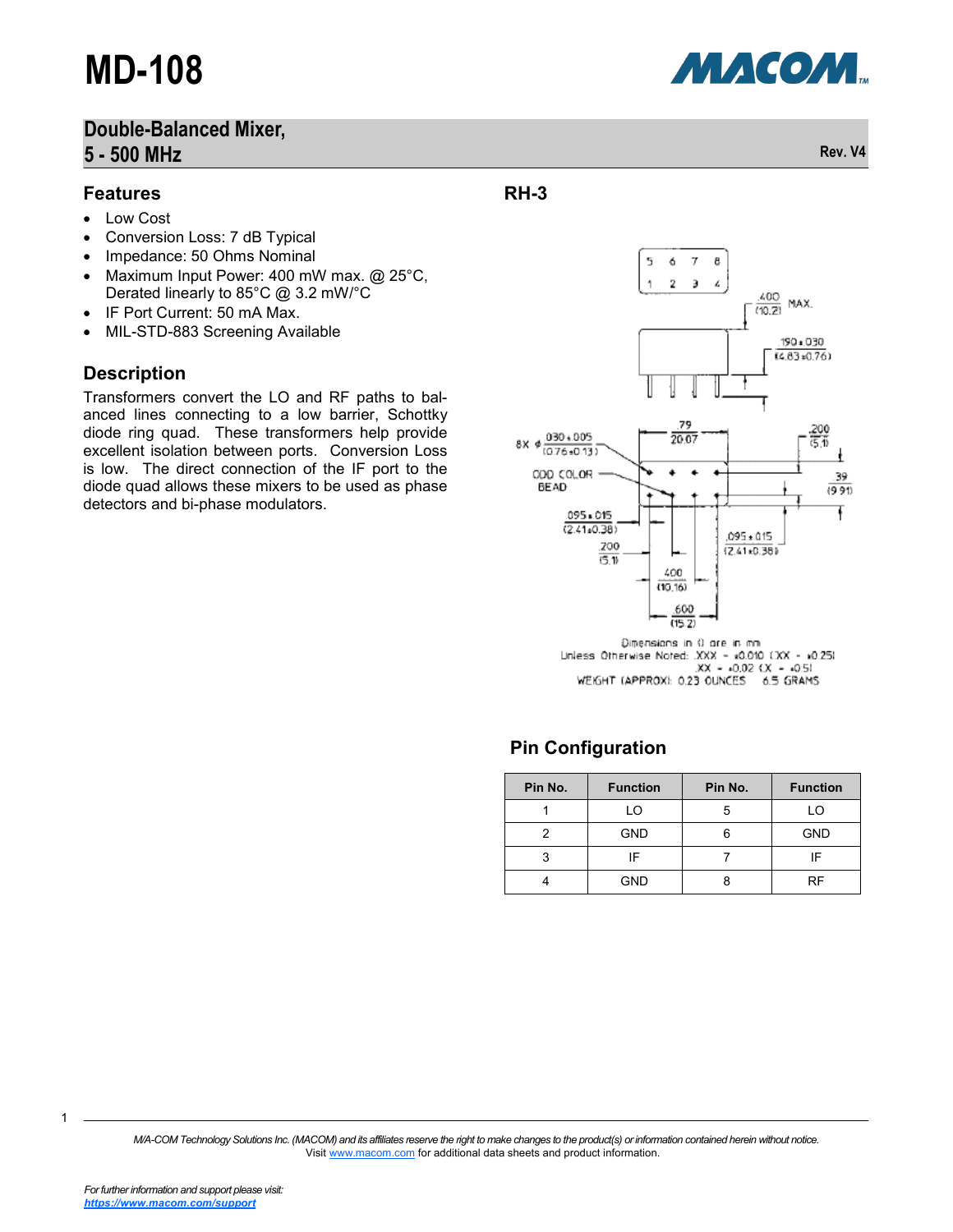

#### **Double-Balanced Mixer, 5 - 500 MHz Rev. V4**

## Electrical Specifications<sup>1</sup>:  $T_A = -55^{\circ}C$  to  $+85^{\circ}C$

| <b>Parameter</b>             | <b>Test Conditions</b>                                 | <b>Frequency</b>               | <b>Units</b>             | Min      | <b>Typ</b>  | <b>Max</b> |
|------------------------------|--------------------------------------------------------|--------------------------------|--------------------------|----------|-------------|------------|
| Frequency Range              | RF, LO Ports<br>IF Port                                | $5 - 500$<br>$DC - 500$        | <b>MHz</b><br><b>MHz</b> |          |             |            |
| <b>Conversion Loss</b>       |                                                        | 5 - 150 MHz<br>150 - 500 MHz   | dB<br>dB                 |          |             | 7.0<br>9.0 |
| Isolation                    | LO to RF                                               | 5 - 150 MHz<br>150 - 500 MHz   | dB<br>dB                 | 40<br>35 |             |            |
|                              | LO to IF                                               | 5 - 150 MHz<br>150 - 500 MHz   | dB<br>dB                 | 35<br>25 |             |            |
|                              | RF to IF                                               | 5 - 150 MHz<br>150 - 500 MHz   | dB<br>dB                 | 25<br>20 |             |            |
| DC Polarity                  | Negative                                               |                                |                          |          |             |            |
| DC Offset                    |                                                        |                                | mV                       |          | $\leq$ 1    |            |
| RF Input                     | 1 dB Compression<br>1 dB Desensitization               |                                | dBm<br>dBm               |          | $+2.5$<br>0 |            |
| <b>SSB Noise Figure</b>      | Within 1 dB of Conversion Loss<br>Max.                 |                                |                          |          |             |            |
| Typical Two Tone IM<br>Ratio | With -10 dBm input, each input 25<br>MHz and 35 MHz IF | 100 - 350 MHz<br>350 - 500 MHz | dB<br>dB                 |          | >55<br>>40  |            |

1. All specifications apply when operated at +7 dBm available LO power with 50 ohm source and load impedance.

*M/A-COM Technology Solutions Inc. (MACOM) and its affiliates reserve the right to make changes to the product(s) or information contained herein without notice.*  Visit [www.macom.com](http://www.macom.com/) for additional data sheets and product information.

2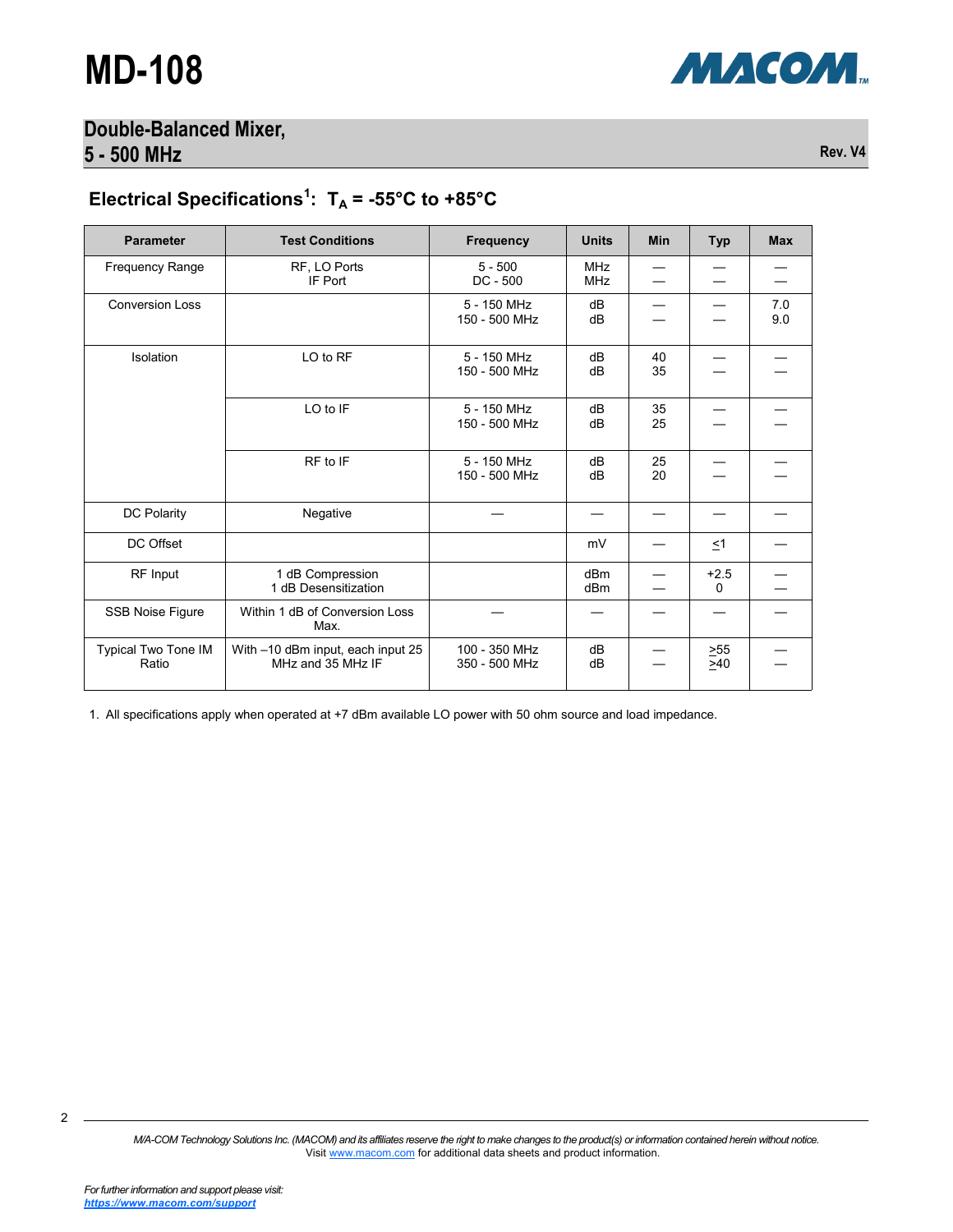# **MD-108**



**Double-Balanced Mixer, 5 - 500 MHz Rev. V4**

**Typical Performance Curves**

Conversion Loss (LO = +7 dBm,  $RF = -5$  dBm, IF = 5 MHz)



**Conversion Loss vs. LO Power**  $(LO = 200 MHz, RF = 140 MHz @ -10$  $dBm$ , IF = 60 MHz)



Isolation (Input = +7 dBm)



*Ordering Information*

| <b>Part Number</b> | Package |  |  |
|--------------------|---------|--|--|
| <b>MD-108 PIN</b>  | $RH-3$  |  |  |

*M/A-COM Technology Solutions Inc. (MACOM) and its affiliates reserve the right to make changes to the product(s) or information contained herein without notice.*  Visit [www.macom.com](http://www.macom.com/) for additional data sheets and product information.